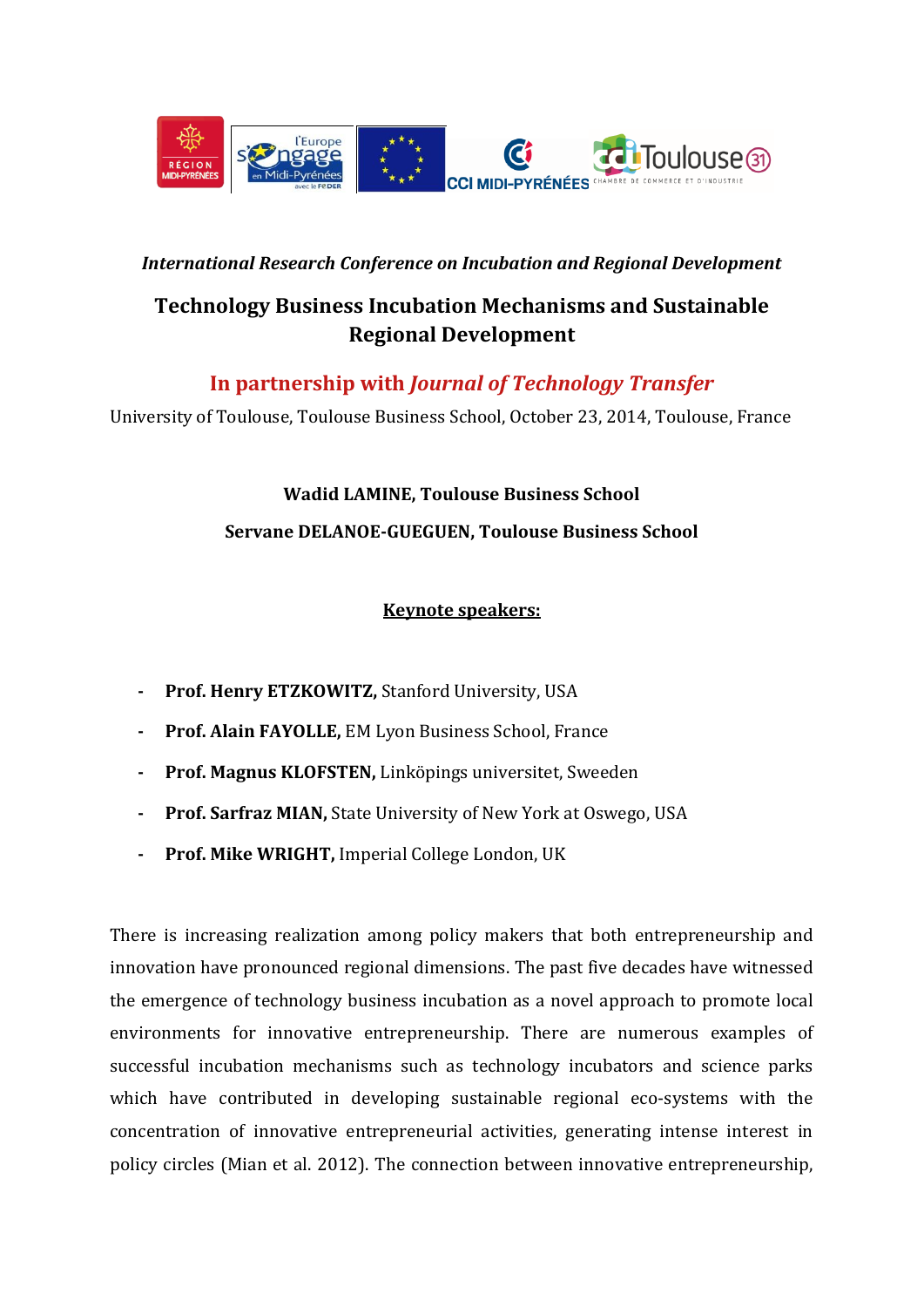competitiveness and economic wellbeing has led to a worldwide interest among policy makers to look for strategies that enhance regional economic growth (Corona et al. 2006). It is now widely believed that incubation platforms play a key role to stimulate the development of innovative business climate at the regional level. Especially, to cope with the prevailing global economy challenges, incubation platforms are seen as effective vehicles of job creation (Abetti, 2004) and tools to initiate and revitalize industries and regions (Aaboen, 2009) and they have emerged as one of 'the mainstays of high technology industrial development' (Oakey 2012)

Conceptually, incubators hold out to connect science, technology, education, knowledge, entrepreneurial talent and capital (Smilor & Gill 1986, Mian, 1996). They are embedded in a regional ecosystem composed of key stakeholders such as industrial clusters, universities, colleges, research labs, banks and investors. Thereby, incubators are mechanisms that are uniquely considered to be providing important links in the entrepreneurial value chain at the national and/or regional level (Phan *et al*, 2005). As hybrid organizations they are often established through collaboration among university, industry and governmental entities, and serve to promote technology diffusion into the local economy (Etzkowitz, et al.*,* 2005). Hypothesized to act as conduits for developing entrepreneurial capital within a region (Audretsch, 2007) their regional role in promoting technology based economic development and contributing towards the enhancement of the image of location is further highlighted by Link and Siegel (2007). With universities increasingly viewed as engines of knowledge oriented regional economic growth through technology transfer and commercialization of research results – a regionally integrated technology incubation mechanism has the potential to serve as the principle vehicle for nurturing and growing such enterprises (Smith and Zhang 2012)

Pioneered in the USA, incubators have emerged worldwide with large number of facilities in the US (1400), Europe (900), China (500), Brazil (400), Mexico (300), and in several emerging nations. Most of the science parks are concentrated in the US (180) and Western Europe (200). This rapidly increasing number of incubation mechanisms has gone together with a proliferation of various incubator models that have given rise to a diverse incubation industry. A contextual analysis of these models as components of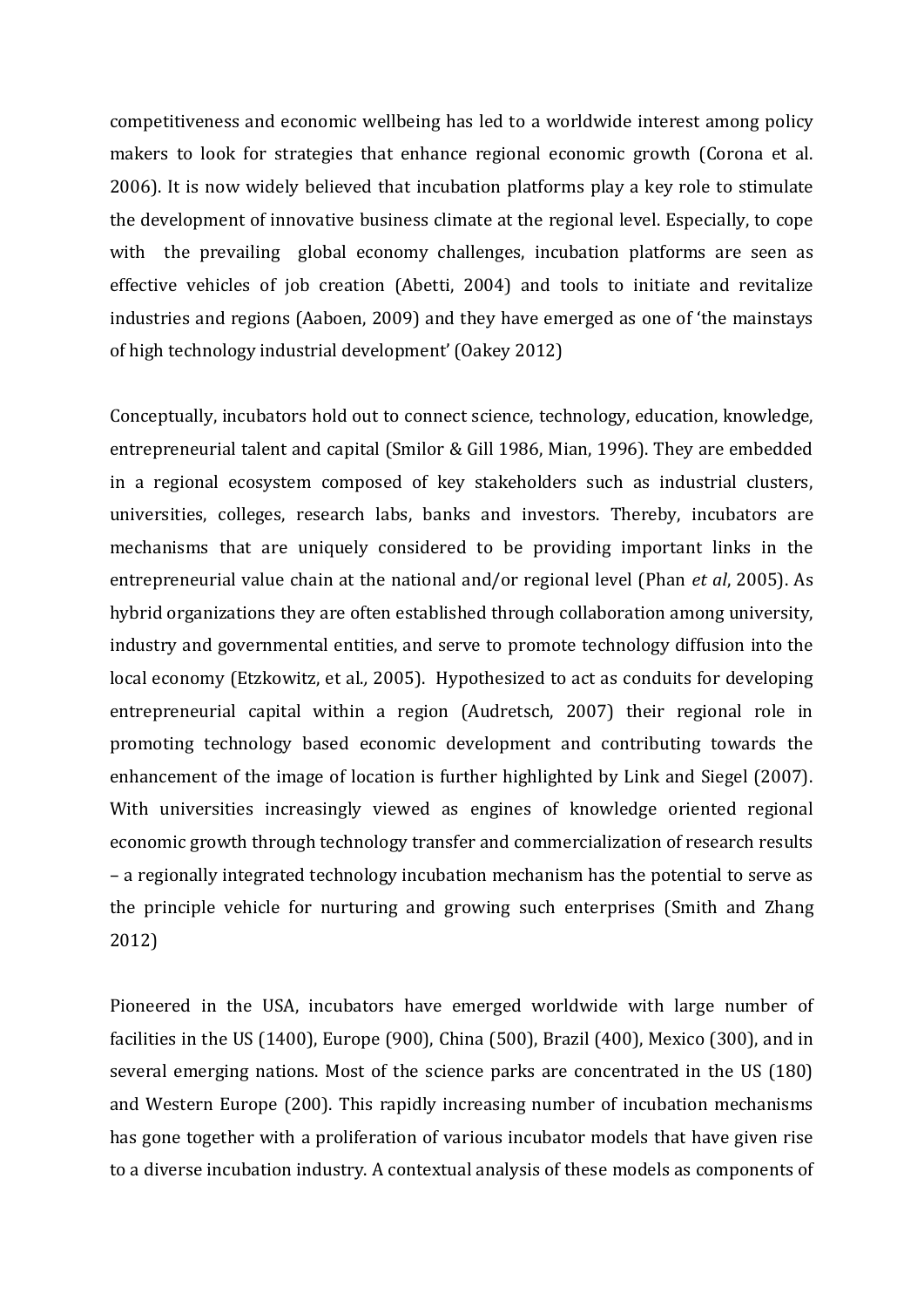their regional ecosystems is warranted to assess their role in regional economic development. It is the best way to shed light on the interaction and dynamics between incubators and their regional actors.

This research day calls for research presentation on exploring that empirical evidence of the role played by modern incubation mechanisms in driving regional innovation and entrepreneurship it their changing environments. It aims to add to the body of knowledge on incubation literature by addressing the following topics:

- Incubation platforms and sustainable regional development;
- Incubators and regional ecosystem;
- Incubation process and structural contingency analysis;
- Incubation spaces as hubs of entrepreneurial networking;
- Incubation and public policy;
- Incubation program assessment and sustainability challenges;
- Incubation mechanism as an entrepreneurial Triple Helix;
- Incubators and entrepreneurial university;
- Incubation and entrepreneurial education
- Moderns incubators and new challenges
- Incubators governance

This is not an exhaustive list and other relevant studies are welcome.

### **Scientific Committee**

**Franck Bares**, HEC Montreal, Canada **Servane Delanoë-Gueguen**, Toulouse Business School, France **Henry Etzkowitz,** H-STAR Institute, Stanford University, USA **Alain Fayolle**, EM Lyon Business School, France **Aard Groen**, University of Twente, the Netherland **Gaël Gueguen**, Toulouse Business School, France **Maribel Guerrero,** Orkestra - Basque Institute of Competitiveness, Spain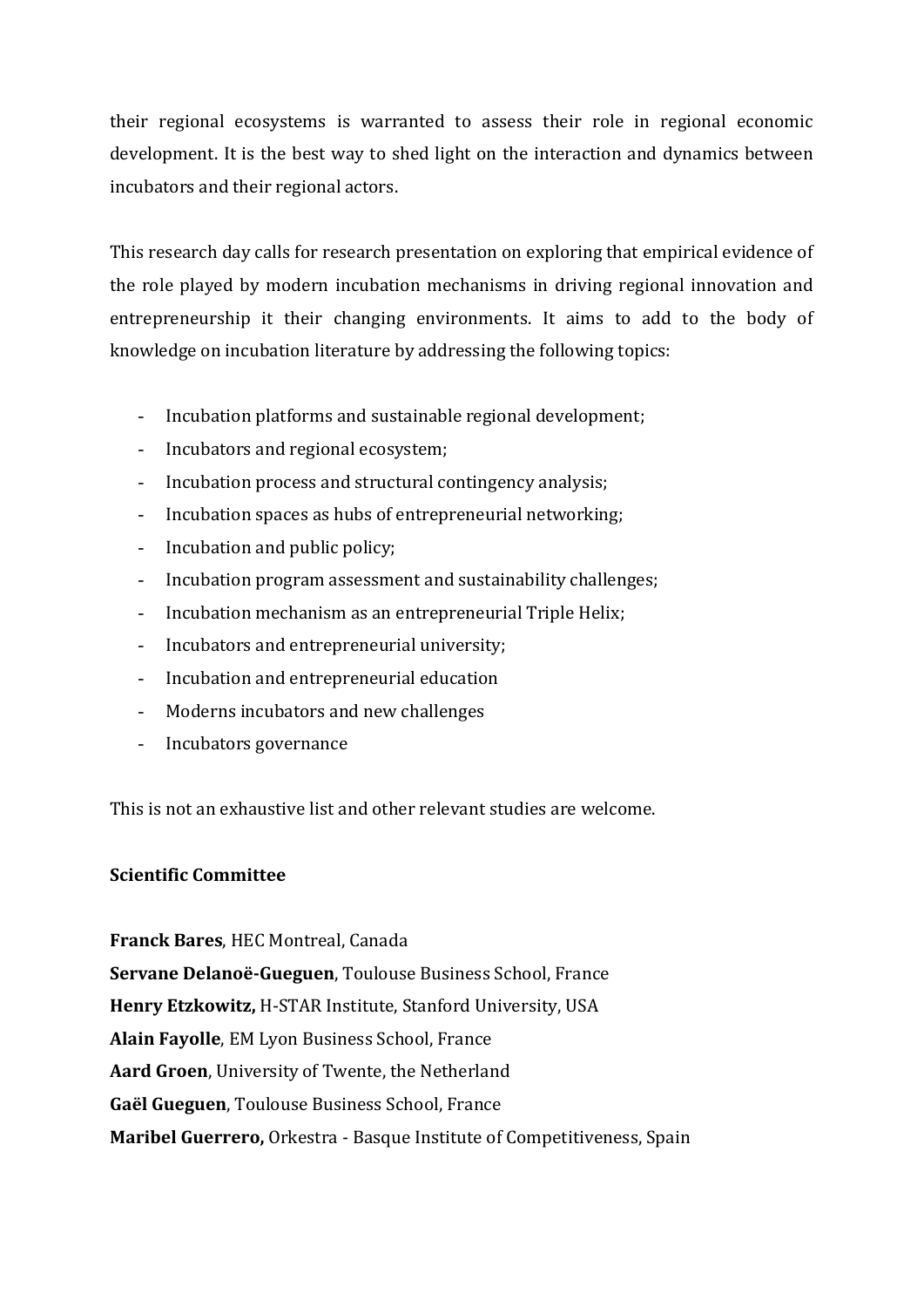**Willem Hulsink**, Erasmus University, Rotterdam School of Management, the **Netherlands Sarah Jack**, IEED, LUMS, Lancaster University – UK **Magnus Klofsten**, Linköpings universitet, Sweeden **Wadid Lamine,** Toulouse Business School, France **Christophe Leyronas**, Toulouse Business School, France **Nigel Lockett**, Leeds University Business School, UK **Maura McAdam**, Queens University Belfast, Northern Ireland **Sarfraz Mian**, State University of New York at Oswego, School of Business, USA. **Philippe Mustar**, Mines ParisTech, France **Phillip Phan,** The Johns Hopkins Carey Business School, USA **Donald Siegel**, University at Albany, School of Business USA **Danny Soetanto,** IEED, LUMS, Lancaster University – UK **David Urbano**, Autonomous University of Barcelona, Spain **Mike Wright**, Imperial College London, UK

#### **Deadlines, Submission and Review Process:**

- **30 May 2014** Deadline for submission of short papers (maximum 1000 words)
- **30 June 2014** Deadline for confirmation to authors
- **15 September 2014** Deadline for submission of full paper
- **30 September 2014** Deadline of registrations

Short papers should address the interest of the topic, the research method, the expected results and the theoretical contribution. All submissions will be subject to a rigorous double-blind peer review process. To be considered for revision, papers must be electronically submitted as an e-mail attachment (Microsoft Word files only) to: [w.lamine@tbs-education.fr](mailto:w.lamine@tbs-education.fr) and [s.delanoe@tbs-education.fr](mailto:s.delanoe@tbs-education.fr)

The best papers will be considered for publication in special issues of **The Journal of Technology Transfer** and **Entreprendre & Innover** *(Papers in both English & French accepted)*